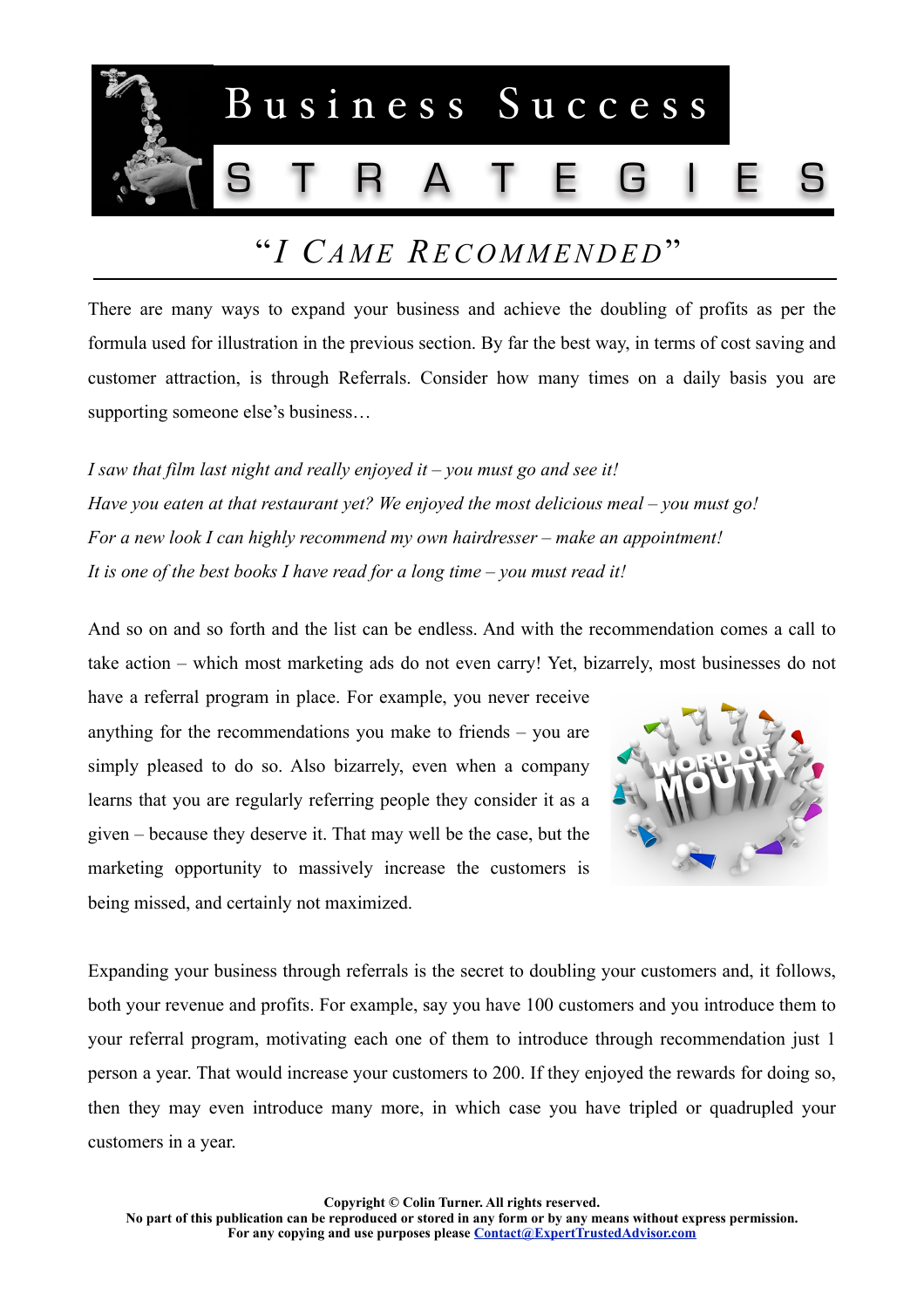**What is the best way** to have your customers recommend you on a regular basis? It is simply to ask them. Again, bizarrely, most business owners dislike asking their customers – under the misguided thinking that it is selling and they are putting pressure on an important relationship.

The reality is that people liked to be asked and are more than happy to recommend – that is, of course, if they have been delighted with your service or product. That clearly is the key – your service and your product must be worth recommending. People are hardly going to recommend you for something that did not provide the value promised, or gave them grief.

Going beyond just asking involves developing a referral program. A program that offers something in return for receiving referrals. Affiliate programs, for example, are now part and parcel of the Internet. When one website recommends the products or services for another website, directing them

## amazonassociates



to that, there is an automatic affiliation reward for doing so. Amazon.com have an affiliation program. You recommend the books or products you like on your own website and they will credit your account with a reward. Google do the same. Many home businesses rely solely on the income derived from affiliate reward programs.

Often the preferred referral reward is non-cash. Everyone values being valued. If, for example, your favourite restaurant delivered a fine bottle of wine or champagne to your table, in recognition of your regular recommendation that brings new customers, you appreciate it, and feel part of the business. The cost to the restaurant owner is not great, as whatever the mark-up, the actual cost is not great, but the appreciation value is high and new customers to retain are highly valuable. Many restaurants have loyalty programs.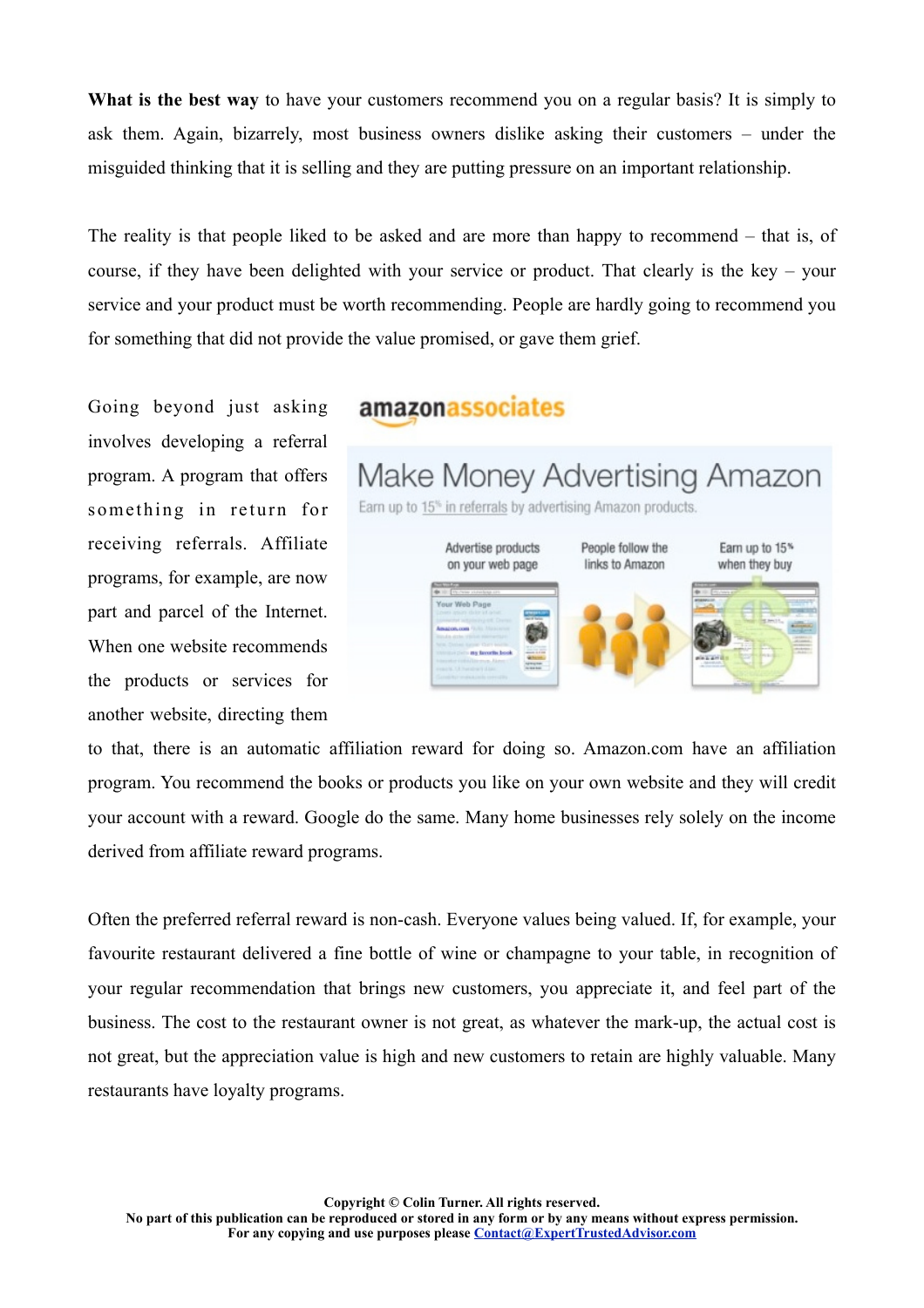Whatever your own business offering, product or service, you must straight-away start figuring out what would be the best reward to give to your existing customers for recommending your business. Let me share a process I developed for a larger client company to develop referrals.

**Most large companies insist** on developing lengthy customer survey sheets to be filled out. I have rarely met anyone that relishes filling out several pages of questions or getting a call in the evening upon just getting home, or sitting down to relax, from a call centre insistently requesting that you answer customer satisfaction inquiries. To me it is an absolute abuse of your customer's time.

We developed a strategy to find out what customers liked and disliked before we introduced a referral program, and we did this in the same way every good relationship is built, step-by-step. There were only 3 questions to be asked of customers and the questions were:

*Dear John Smith,*

*We thank you for being our valued customer and are in the process of developing a reward program in our appreciation. We really need to enlist your help to do so and would like to ask just 3 questions of you.*

- *1. What are we doing that you would like us to stop doing?*
- *2. What are we doing that you would like us to do more of?*
- *3. Would you be willing to recommend us when we have done this?*

*Please bring the back the questionnaire next time you visit and we will give you 15% discount on anything you might choose to purchase. If it is more convenient for you please use the prepaid envelope and simply state your name at your next visit to receive your discount.*